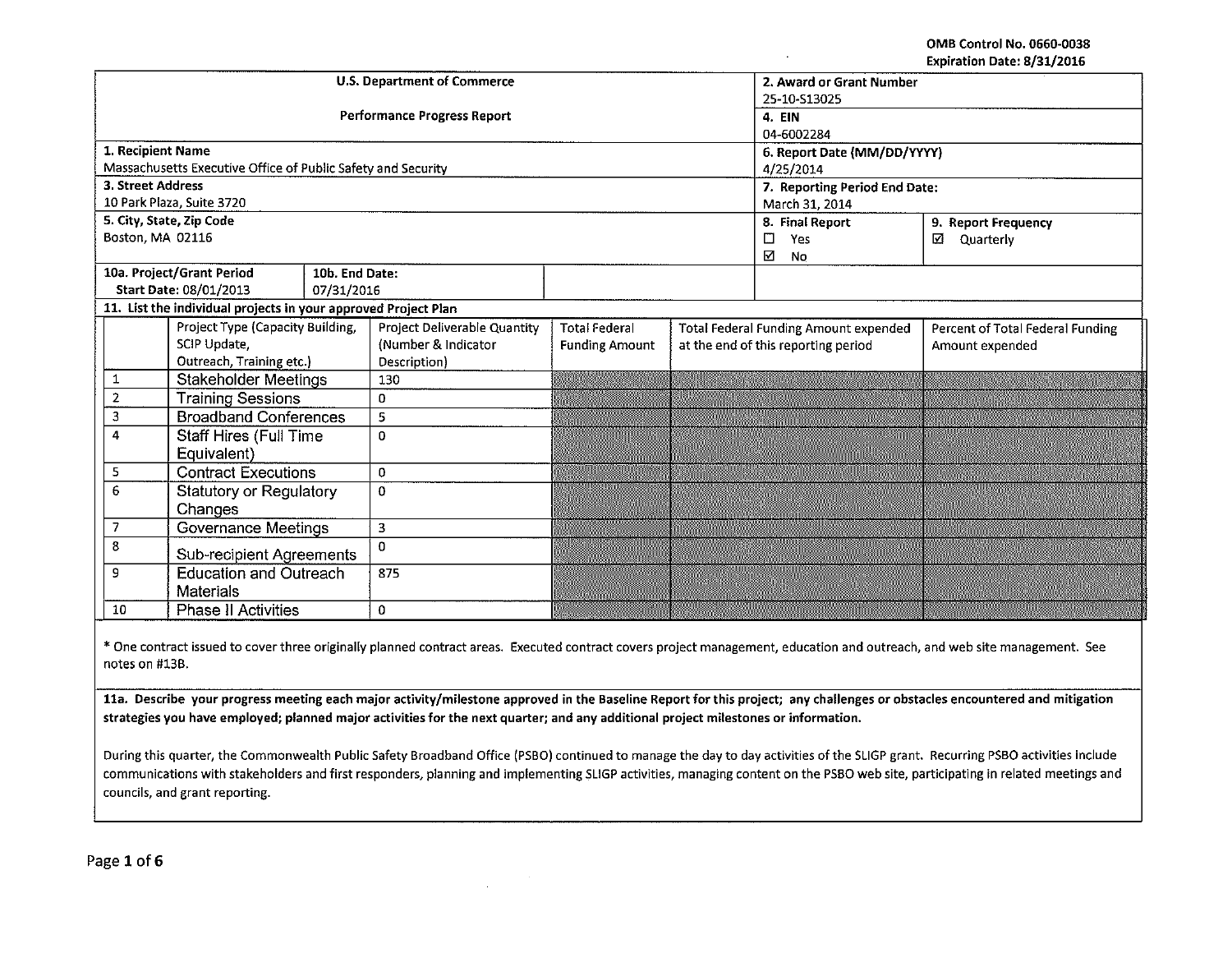A web site for the PSBO was launched in early January as a component of the Commonwealth's Mass.gov portal. The web site is accessible at http://mass.gov/psbo. Content for the web site is managed by members of the PSBO and has been continuously refreshed with current news and updates from FirstNet and other partners. The web site also provides links to Federal partners, broadband resources, calendar of events, frequently asked questions, and other content relevant to the implementation of the PSBN. The web site was part of the outreach strategy for regional FirstNet Information Sessions conducted throughout the Commonwealth starting in March 2014. There was a conservative estimate of 200 visits to mass.gov/psbo.

The PSBO also expanded on its contact lists to include additional sets of stakeholder contacts, including chiefs of police for public and private colleges and universities, county Sheriffs, PSAP supervisors, and interested parties requesting to be included in PSBO communications lists. The master contact list now includes *4,260* contact listings. In addition, the PSBO has identified numerous email addresses that are currently not valid and has worked with key resources on obtaining updated information where available, including updates to the PSAP contacts via the State 911 Department Deputy Director.

The PSBO also planned and began conducting a series of 10 regional FirstNet Information Sessions. Starting in March, two sessions will be held at each of five locations throughout the Commonwealth corresponding to the five homeland security regions. Two sessions were conducted in Western Massachusetts at UMass-Amherst on March 11 and two sessions were conducted in Central Massachusetts in Worcester on March 12. This series of educational and outreach sessions is intended to inform first responders and interested stakeholders across Massachusetts about the status and direction for the implementation of the NPSBN.

Over 600 email invitations with FirstNet information were sent to police chiefs, fire chiefs, sheriffs, DPW directors, EM directors, public health officers, university police directors, and others. Details of the events were posted on the PSBO web site and personal invitations were also made by members of the SIEC. In total, 80 first response leaders and stakeholders attended the FirstNet Information Sessions in the Central and Western Regions (view map of the RSVPs to these regional sessions). Approximately 75 PSBO First Net Fact Sheets were distributed to attendees. Additional sessions for the Northeast, Southeast, and Metro Boston areas were planned to be held in April.

These meetings included the most recent information available about the activities of FirstNet and its efforts to implement the national Public Safety Broadband Network (PSBN) including:

- What is the Public Safety Broadband Office (PSBO) and what does it do?
- What is First Net and the NPSBN?
- What is long Term Evolution (LTE) technology and how is it envisioned to be used?
- What are the challenges and considerations when planning the network's implementation?
- What is the status of FirstNet and how will it consult with Massachusetts?
- What comes next?

These sessions also provided a venue to field and answer questions about the public safety broadband initiative. Speakers included the Massachusetts SPOC Curtis Wood, FirstNet Region 1 Liaison Bill Casey, PSBO Project Director Michael Saltzman, and Broadband Subject Matter Expert Sandy Bendremer. The presentation and handouts are available on the PSBO web site. Additional and updated contact information was obtained from participants in each session.

During meetings ofthe Greater Boston Police Council, the Statewide lnteroperability Executive Committee, the State 911 Commission, the Barnstable County 700 Mhz Subcommittee, OpenCape (a state STOP recipient), Massachusetts Broadband Institute (MBI) (a state STOP recipient), and the UASI region network group (PSNet)- all of whom are stakeholders of the NPSBN - the PSBO provided updates as to the status of the PSBN, ongoing discussions at FirstNet, and the current status of SLIGP. This included 50 stakeholders.

Additionally, five members of the Commonwealth's PSBN team represented the state at the Atlanta NTIA SUGP conference held February 25-26. Contacts were made with

Page 2 of 6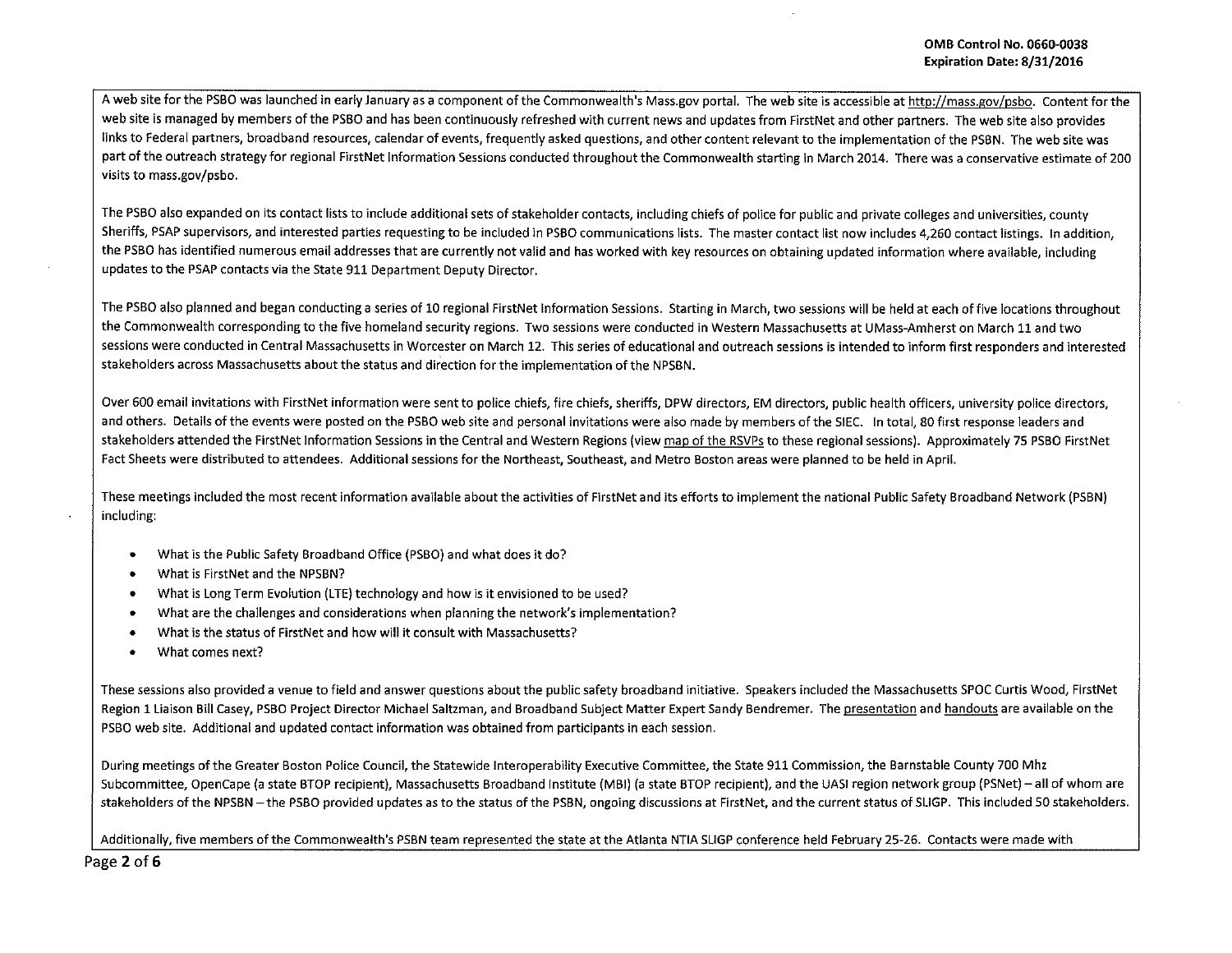representatives from other New England states and additional follow up concerning potential regional planning is being considered.

Monthly governance meetings were conducted involving the Project Director and members of the PSBO. The PSBO also continued planning for the creation of a formalized working group to represent a broad spectrum of Commonwealth first responders and NPSBN stakeholders.

11b. If the project team anticipates requesting any changes to the approved Baseline Report in the next quarter, describe those below. Note that any substantive changes to the Baseline Report must be approved by the Department of Commerce before implementation..

Stakeholder meetings originally planned for the 2nd Quarter were started in March of the 3rd Quarter and will be completed in April of the 4th Quarter, due in part to the Ql grant award "slippage," onboarding of project staff, scheduling through the holidays and winter weather, and delays in available FirstNet information for the sessions.

Governance structures are still being finalized with the creation of a PSBN Working Group. Those governance meetings are expected to begin later this year.

Additional contract executions are on hold until more information is available from FirstNet about the state consultation phase and activities for Phase II. See item 12a below for additional information.

llc. Provide any other information that would be useful to NTIA as it assesses this project's progress.

Most of the activities of the PSBO this quarter focused on education and outreach including the planning and conducting of regional First Net Information Sessions. The PSBO has continued to interact with more first responders and key stakeholders from local, regional, county, and state levels. Our web site is launched and frequently updated. The office is serving as the primary conduit for information concerning the PSBN.

lld. Describe any success stories oi" best practices you have identified. Please be as specific as possible.

Having Bill Casey attend the regional FirstNet Information Sessions was an added incentive for attendance. Participants appreciated the direct involvement of First Net at these sessions. Additionally to boost attendance at regional events, the PSBO team revised its communications approaches following the first two regional information sessions in Western and Central Massachusetts to provide additional time from the invitation to the actual event, customize each individual email request for the stakeholder and the stakeholder's organization, and refresh outdated contact information. Invitations were also sent out in groups so that participants could pick the best time (morning or afternoon) and location for their schedule. In many instances, participants traveled out of their regions to participate in one of these meetings.

To supplement the more formalized SLIPG activities (e.g., web site release, regional stakeholder meetings, etc.), the PSBO project team continues to participate in a variety of regional public safety meetings as opportunities arise. These informal events help stakeholders address questions specific to their interests, allows the PSBO to continue to build interest in the PSBN, and helps inform future users of the status of the network's implementation.

## 12. Personnel

12a. If the project is not fully staffed, describe how any lack of staffing may impact the project's time line and when the project will be fully staffed.

Contracts have been executed for the core project staff. Additional contracts will be executed for data collection coordination, SClP plan updating, legal review, and Phase 2 consulting when needed by the project.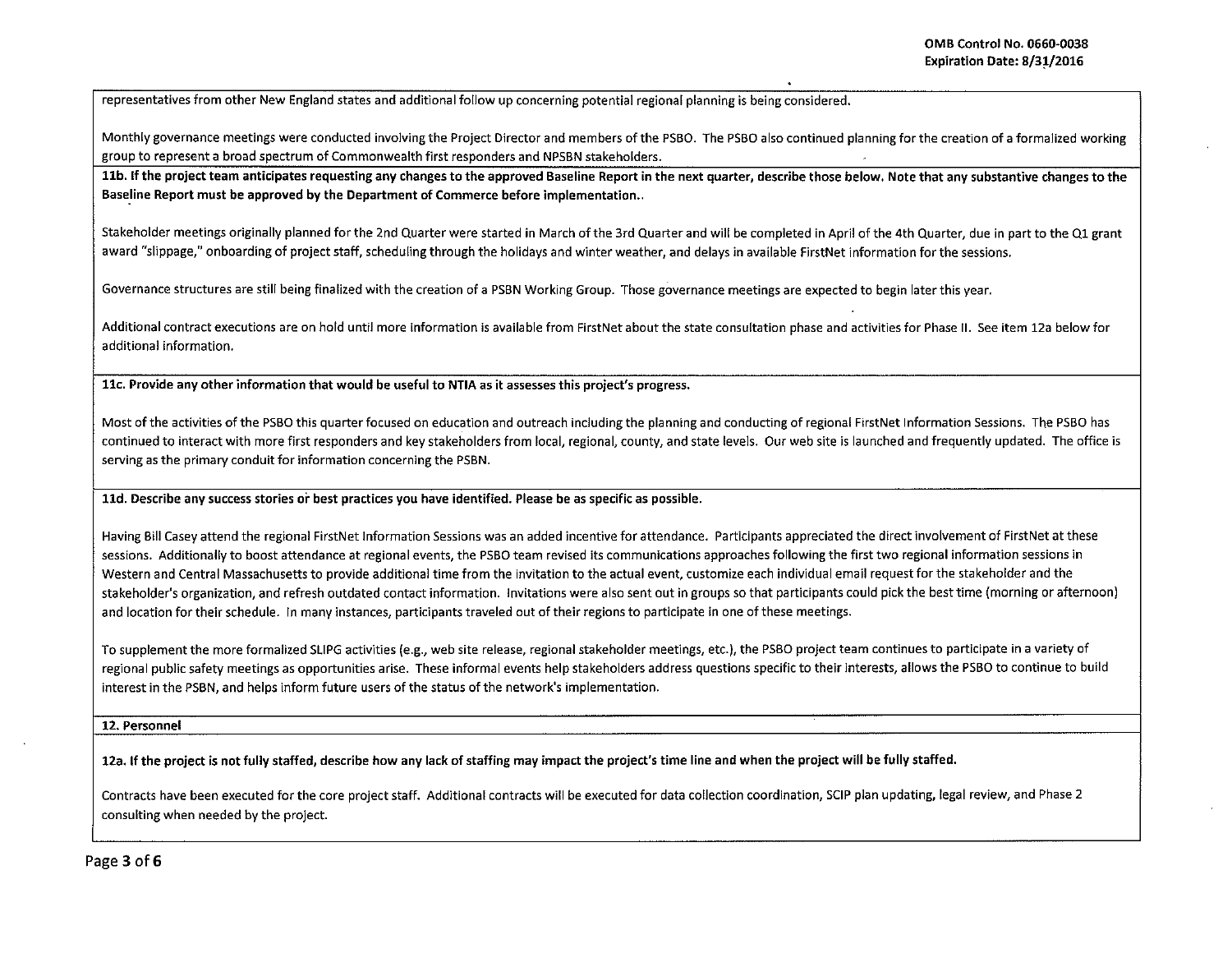## 12b. Staffing Table

÷.

| <b>Job Title</b>                                |                                                                                                                                       |                                 | FTE % |                                                                  | Project(s) Assigned                                                                                         |                   |            |                                            |                                          | Change                 |  |
|-------------------------------------------------|---------------------------------------------------------------------------------------------------------------------------------------|---------------------------------|-------|------------------------------------------------------------------|-------------------------------------------------------------------------------------------------------------|-------------------|------------|--------------------------------------------|------------------------------------------|------------------------|--|
| Undersecretary of EOPSS                         |                                                                                                                                       |                                 | 10%   |                                                                  | SLIGP executive oversight                                                                                   | No change.        |            |                                            |                                          |                        |  |
|                                                 | Deputy Director State 911 Department                                                                                                  |                                 | 10%   |                                                                  | Stakeholder liaison for emergency dispatch                                                                  | No change.        |            |                                            |                                          |                        |  |
| State Police Radio Engineer                     |                                                                                                                                       |                                 | 10%   |                                                                  | Statewide radio area network subject matter expert; needs analysis                                          | No change.        |            |                                            |                                          |                        |  |
| Acting Commissioner of DCJIS                    |                                                                                                                                       |                                 | 10%   |                                                                  | Stakeholder liaison for criminal justice; subject matter expert for criminal justice needs                  | No change.        |            |                                            |                                          |                        |  |
|                                                 | Compliance and Data Coordinator (OGR)                                                                                                 |                                 | 15.4% | out.                                                             | Grant management, program reporting, site visits, data collection and program close                         | No change.        |            |                                            |                                          |                        |  |
| Director HS Division (OGR)                      |                                                                                                                                       |                                 | 11.5% |                                                                  | <b>Grant Administrative Management</b>                                                                      | No change.        |            |                                            |                                          |                        |  |
| <b>Budget Director (OGR)</b>                    |                                                                                                                                       |                                 | 7.7%  |                                                                  | Grant set-up, Accounting and Reconciliation, Fiscal Monitoring, Financial Reporting and<br>Fiscal Close Out | No change.        |            |                                            |                                          |                        |  |
|                                                 | Fiscal Management and Audit Support                                                                                                   |                                 | 3.8%  | Fiscal Management and Audit Support<br>No change.                |                                                                                                             |                   |            |                                            |                                          |                        |  |
| Contracts Records Support                       |                                                                                                                                       |                                 | 7.7%  | Contracts, Payments, and Accounting Record Support<br>No change. |                                                                                                             |                   |            |                                            |                                          |                        |  |
|                                                 |                                                                                                                                       |                                 |       |                                                                  |                                                                                                             |                   |            |                                            |                                          |                        |  |
| Add Row<br>Remove Row                           |                                                                                                                                       |                                 |       |                                                                  |                                                                                                             |                   |            |                                            |                                          |                        |  |
|                                                 | 13. Subcontracts (Vendors and/or Subrecipients) N/A                                                                                   |                                 |       |                                                                  |                                                                                                             |                   |            |                                            |                                          |                        |  |
|                                                 | 13a. Subcontracts Table - Include all subcontractors. The totals from this table must equal the "Subcontracts Total" in Question 14f. |                                 |       |                                                                  |                                                                                                             |                   |            |                                            |                                          |                        |  |
| Name                                            | <b>Subcontract Purpose</b>                                                                                                            | <b>Type</b><br>(Vendor/Subrec.) |       | RFP/RFQ<br>Issued<br>(Y/N)                                       | Contract<br>Execute<br>d(Y/N)                                                                               | <b>Start Date</b> | End Date   | Total Federal<br><b>Funds</b><br>Allocated | <b>Total Matching</b><br>Funds Allocated | Project and % Assigned |  |
| <b>McInnis</b><br>Consulting<br><b>Services</b> | Project Director Staff<br>Augmentation                                                                                                | Vendor                          |       | $N/A$ *                                                          | Y                                                                                                           | 10/1/13           | 7/31/2016  | \$231,000                                  |                                          |                        |  |
| <b>The</b><br>Innovations<br>Group, Inc.        | <b>Broadband Subject</b><br>Matter Expert Staff<br>Augmentation                                                                       | Vendor                          |       | $N/A$ *                                                          | Υ                                                                                                           | 10/1/13           | 7/31/2016  | \$480,000                                  |                                          |                        |  |
| SWBailey<br>Consulting LLC                      | Project Manager Staff<br>Augmentation                                                                                                 | Vendor                          |       | $N/A$ *                                                          | Y                                                                                                           | 11/18/13          | 7/31/2016  | \$300,000                                  |                                          |                        |  |
| SWBailey<br><b>Consulting LLC</b>               | <b>Education and</b><br>Outreach Coordinator<br><b>Staff Augmentation</b>                                                             | Vendor                          |       | $N/A$ <sup>*</sup>                                               | Y                                                                                                           | 11/18/13          | 7/31/2016  | \$225,000                                  |                                          |                        |  |
| <b>TBD</b>                                      | Data Collection<br>Coordinator Staff<br>Augmentation                                                                                  | Vendor                          |       | N                                                                | N                                                                                                           | <b>TBD</b>        | TBD        | \$65,000                                   |                                          |                        |  |
| <b>TBD</b>                                      | Data Collection Staff<br>Augmentation                                                                                                 | Vendor                          |       | N                                                                | N                                                                                                           | <b>TBD</b>        | <b>TBD</b> | \$100,000                                  |                                          |                        |  |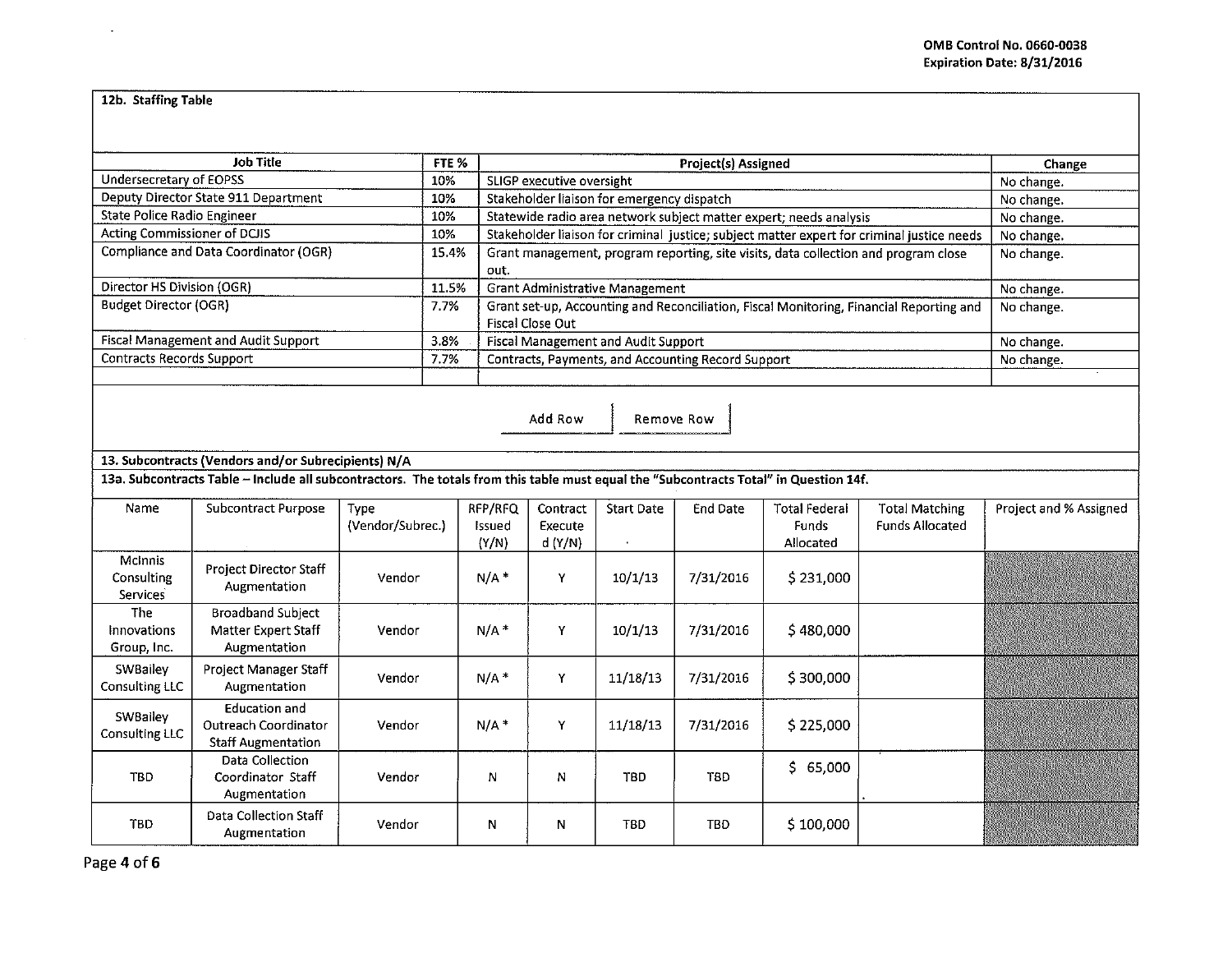| TBD.                       | Consultant for<br>Integration of<br>Broadband into SCIP<br>Plan | Vendor | N   | N | <b>TBD</b> | <b>TBD</b> |              | \$343,750 |  |
|----------------------------|-----------------------------------------------------------------|--------|-----|---|------------|------------|--------------|-----------|--|
| TBD                        | Legal and Policy<br><b>Services</b>                             | Vendor | N   | N | TBD        | TBD        | \$156,000    |           |  |
| TBD                        | Phase 2 Subject<br>Matter Consulting                            | Vendor | Ν   | N | TBD        | <b>TBD</b> | \$165,730    | \$72,280  |  |
| SWBailey<br>Consulting LLC | Project and<br>Collaboration Web<br>Site and Admin              | Vendor | N/A | Y | 11/18/13   | 7/31/2016  | 54,000<br>S. |           |  |

Add Row | Remove Row

13b. Describe any challenges encountered with vendors and/or subrecipients.

NOTE 1: Subcontracts awarded through existing Commonwealth statewide staffing contracts.

NOTE 2: Three subcontracts executed with SWBailey Consulting LLC through a consolidated scope of work for project management, education and outreach, and project and collaboration web site and administration.

## 14. Budget Worksheet

Columns 2, 3 and 4 must match your current project budget for the entire award, which is the SF-424A on file. Only list matching funds that the Department of Commerce has already approved.

| Project Budget Element (1)                                                                                                                                                           | Federal Funds<br>Awarded (2) | <b>Approved Matching</b><br>Funds (3) | Total Budget (4) | Federal Funds Expended (5) | <b>Approved Matching</b><br>Funds Expended (6) | Total Funds Expended (7) |  |
|--------------------------------------------------------------------------------------------------------------------------------------------------------------------------------------|------------------------------|---------------------------------------|------------------|----------------------------|------------------------------------------------|--------------------------|--|
|                                                                                                                                                                                      |                              |                                       |                  |                            |                                                |                          |  |
| a. Personnel Salaries                                                                                                                                                                | 107,658                      | 124,500                               | 232,158          | \$9,368                    | \$31,125                                       | \$40,493                 |  |
| b. Personnel Fringe Benefits                                                                                                                                                         | 29,358                       |                                       | 29,358           | \$1,939                    |                                                | \$1,939                  |  |
| c. Travel                                                                                                                                                                            | 41,250                       |                                       | 41,250           | \$1,011                    |                                                | \$1,011                  |  |
| d. Equipment                                                                                                                                                                         |                              |                                       |                  |                            |                                                | \$0                      |  |
| e. Materials/Supplies                                                                                                                                                                |                              |                                       |                  |                            |                                                | \$0                      |  |
| f. Subcontracts Total                                                                                                                                                                | \$1,776,730                  | 416,030                               | \$2,192,760      | \$151,305                  |                                                | \$151,305                |  |
| g. Other                                                                                                                                                                             | 60,000                       |                                       | 60,000           | \$1,223                    |                                                | \$1,223                  |  |
| h. Indirect Charges                                                                                                                                                                  | 147,123                      |                                       | 147,123          | \$27,075                   |                                                | \$27,075                 |  |
| i. Total Costs                                                                                                                                                                       | \$2,162,120                  | 540,530                               | \$2,702,650      | \$191,921                  | \$31,125                                       | \$223,046                |  |
| i. % of Total                                                                                                                                                                        | 80%                          | 20%                                   | 100%             | 86%                        | 14%                                            | 100%                     |  |
| 15. Certification: I certify to the best of my knowledge and belief that this report is correct and complete for performance of activities for the purpose(s) set forth in the award |                              |                                       |                  |                            |                                                |                          |  |